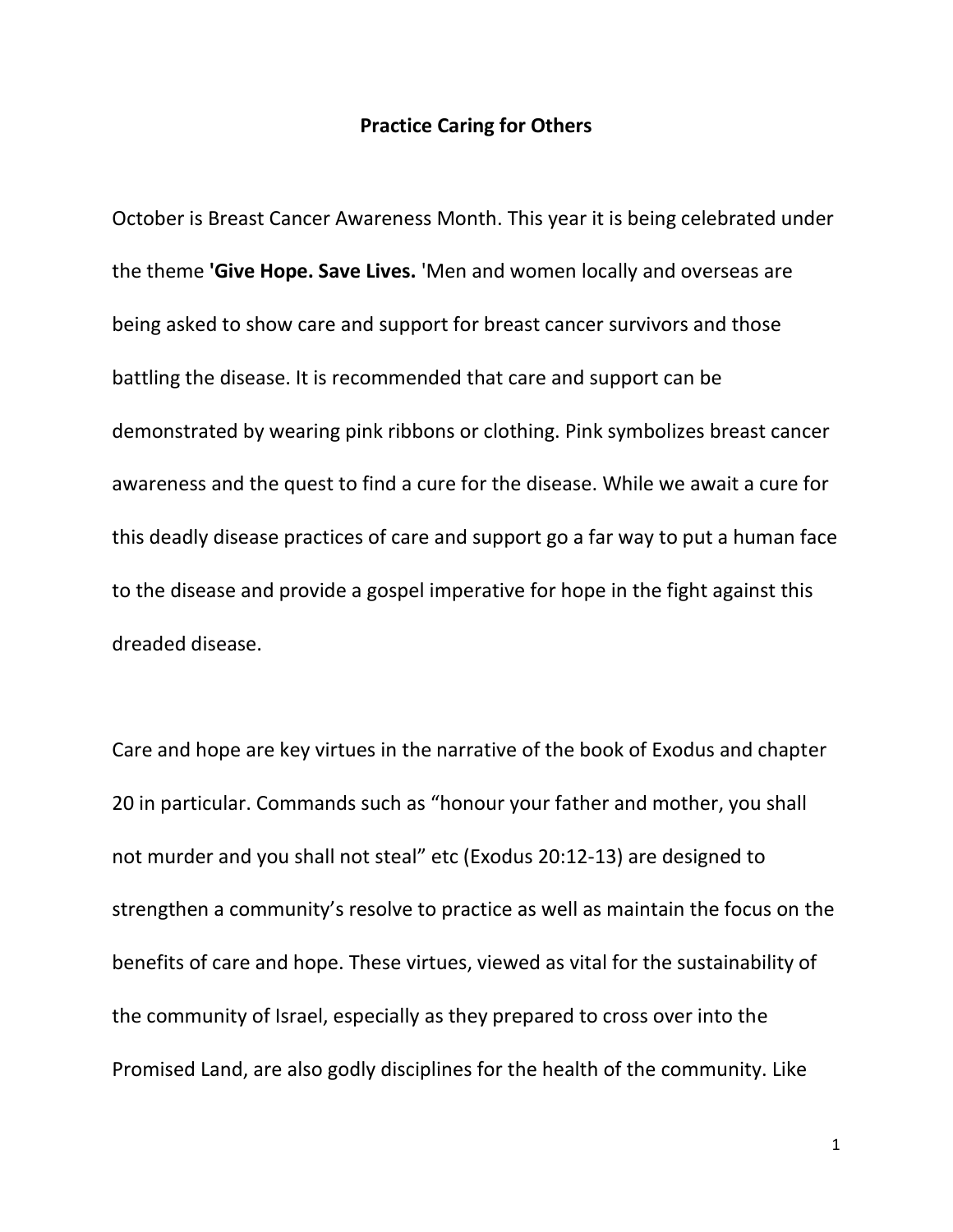cancer awareness, living in community shows our dependence on God and on each other and this is especially so in times of crisis. In addition, since the book of Exodus was written during the Babylonian exile in the  $5<sup>th</sup>$  century BC, long after the Israelites crossed into the Promised Land, the book of Exodus is a narrative lesson on what it means to depend on God.

A choice to depend on God and care for others forms the basis of Christian hope. According to the catechism, to hope is to live with confidence in newness and fullness of life (BCP 413; John 10:10). In the passage from Exodus 20 Moses speaks of hope as being fearless. He says, "Do not be afraid; for God has come only to test you and to put the fear of him upon you so that you do not sin" (Exodus 20:20). To hope in God is to dependence on God. We show our dependence on God by the way we care for and support others. For this reason the commandments are given on two tablets. The first tablet focuses on our dependence on God and the second focuses on our dependence on each other.

Fearlessness or courage is the word Moses offers to the people of Israel as they come to terms with their new destiny and identity in God. Moses enjoins the people not to be afraid. At the same time he notes that God will put his fear upon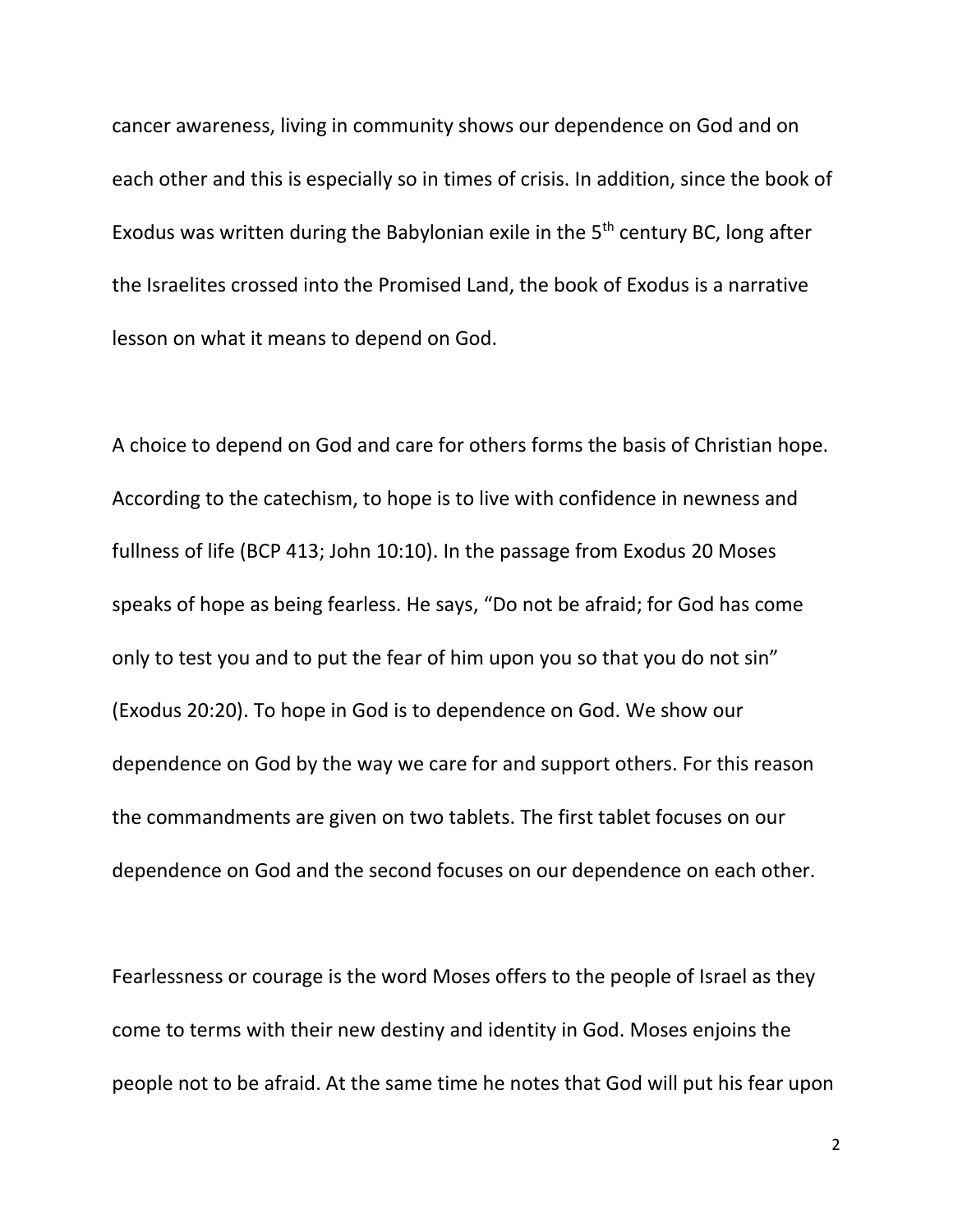them so that they may not sin or rebel against God. How should we understand these two approaches to fear? The answer in part resides in a comment by [Amy](http://www.workingpreacher.org/profile/default.aspx?uid=2-amy_erickson)  [Erickson,](http://www.workingpreacher.org/profile/default.aspx?uid=2-amy_erickson) Associate Professor of Hebrew Bible, Illiff School of Theology, Denver, Colo. who says Moses' words emphasize "the ways communities of God might imagine themselves in new and fresh terms." In other words, a new people, Israel, in a new land, Canaan must learn a new way of living. At its base, this new way of living is courage born out of absolute and total dependence on God.

Do not be afraid is another way of saying be courageous. To be courageous is a way of looking back and looking forward. Israel was mindful that God was with them in the past and God will not abandon them in the present or the future. We too can learn from this movement and God in the life of the nation of Israel and trust God in the midst of our challenges, be they cancer or COVID-19. Radical commitment is the way Professor Erickson describes courage in the midst of challenges in Exodus 20. She says,

> Within the frame of the text, which begins "I am Yahweh your god" and ends with "your neighbor," it is revealed that life according to the commandments is fundamentally about radical commitment to God and compassion for the neighbor. The Commandments are intended to form the character of this community by cultivating a deep and enduring love for and loyalty to God, which then extends out to all creation.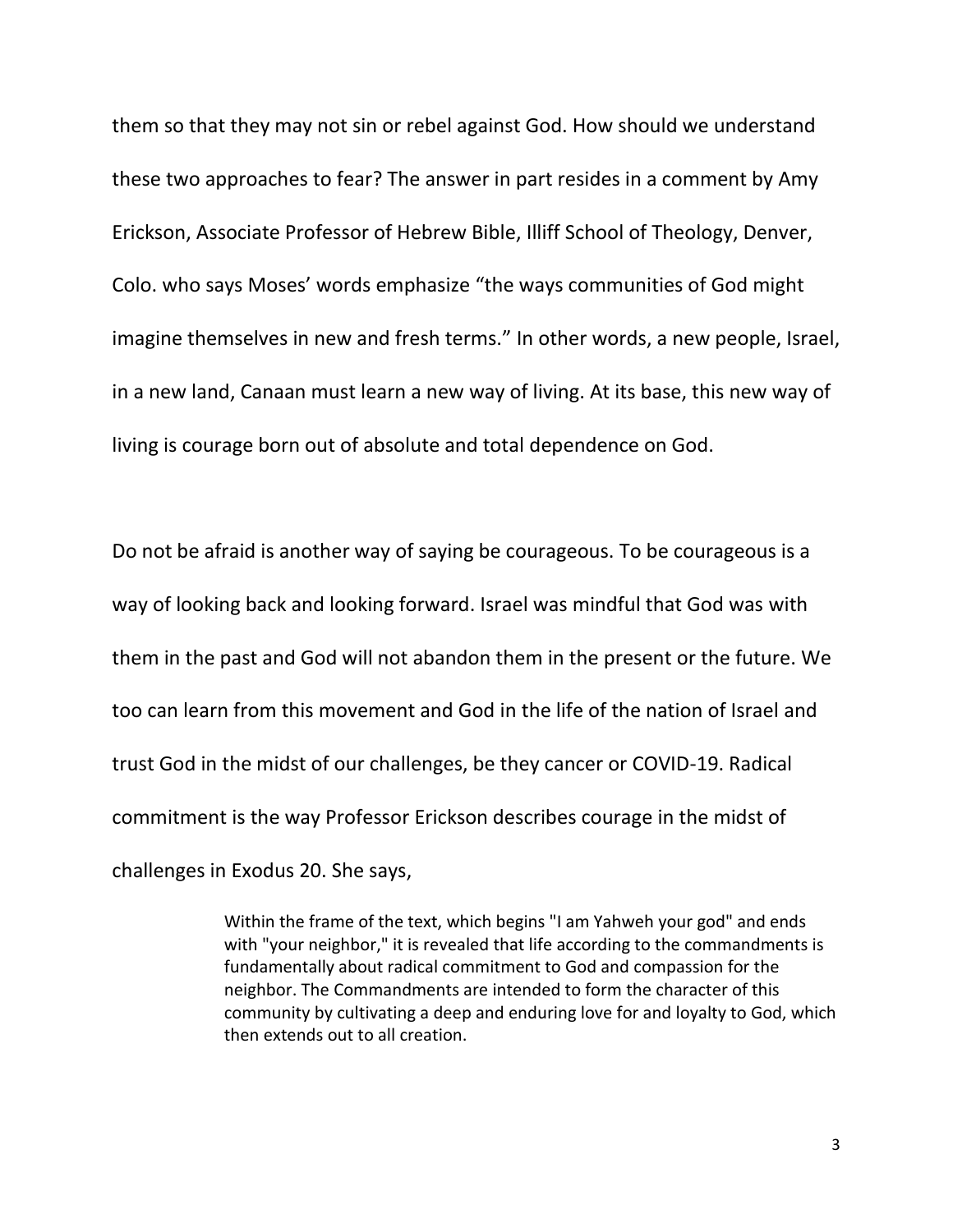Professor Erickson reminds us of the value of commitment in relationship with God and with each other. Relationship with God grounds us in a life of courage or commitment to a God who will not abandon us. Similarly, relationship with each other is just as critical hence in contexts of trauma and fear, for example at the onset of a cancer diagnosis, we are invited to turn to God with courage and commitment. Through diagnosis and treatment we are to depend on God for help and we are to support each other through love and hope. This requires dedication to care through prayer and action from family, colleagues and church.

Failure to care for each other is sin. Moses says God put his fear in the people of Israel so they would not sin. To put the fear of God upon the people so they will not sin means living with the constant awareness that our lives are dependent on God and on each other. Professor [Amy Erickson](http://www.workingpreacher.org/profile/default.aspx?uid=2-amy_erickson) speaks of dependence on God in this way.

> "The commandments, however, are not simply a list of rules given to whip into shape a stiff-necked people; instead, they are better viewed as a means to form and nurture an alternative community, bound not by common goals of wealth and prestige, but rather by loyalty to a god who has chosen to redeem a group of slaves from a life of bondage. The commandments mean to sketch out a space where human beings can live fruitful, productive, and meaningful lives before God and with one another."<sup>1</sup>

One commentator, making specific reference to this fear in Exodus 20 says,

<sup>1</sup> http://www.workingpreacher.org/preaching.aspx?commentary\_id=1068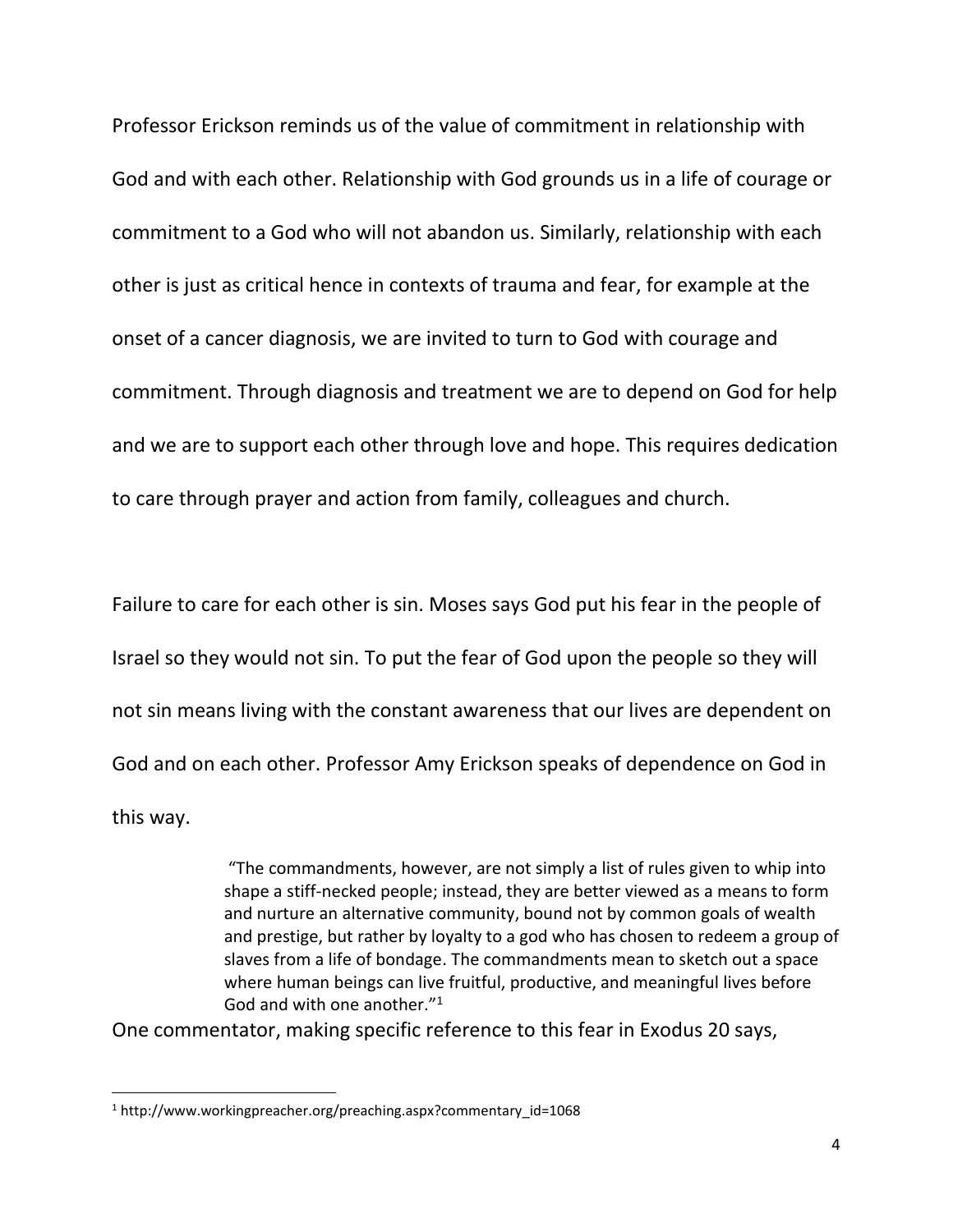be not afraid of God with a slavish fear; be not afraid of the thunders and lightenings, as if they were like one of the plagues of Egypt, which terrified Pharaoh and his people; be not afraid of being consumed by them, they will do you no hurt; be not afraid of dying by the hand of God, at his presence, and through the voice of his words spoken to you; be of good courage, for the design of God is not to destroy you, but to instruct you, and do you good: $2^2$ 

Like Israel, our lives are dependent on God. Like Israel we can trust God in

moments of deep crisis and fear because God is with us and will give us the strength and courage to go through the challenges (Psalm 46:1).

Just as the people of Israel put their trust in God in times of crisis in the same way cancer awareness is about being **courageous.** For this reason we can make sense of the theme for breast cancer awareness this month 'Give Hope. Save Lives.' A diagnosis of cancer generally and breast cancer in particular gives a feeling of being thrust into a wilderness of fear, hopelessness, pain and loss. Yet, God comes to us in the wilderness of our fear and gives us courage to continue the pilgrimage of life. Care and support are needed from each other to encourage us on the way.

Just as courage is needed for cancer awareness, dependence on God is vital in COVID-19 as well as with breast cancer awareness. The emptiness and loss we often experience with a diagnosis of cancer can be cushioned with a word of care and support. Archbishop Gregory, when he was Bishop of Montego Bay started a

<sup>2</sup> https://www.biblestudytools.com/commentaries/gills-exposition-of-the-bible/exodus-20-20.html